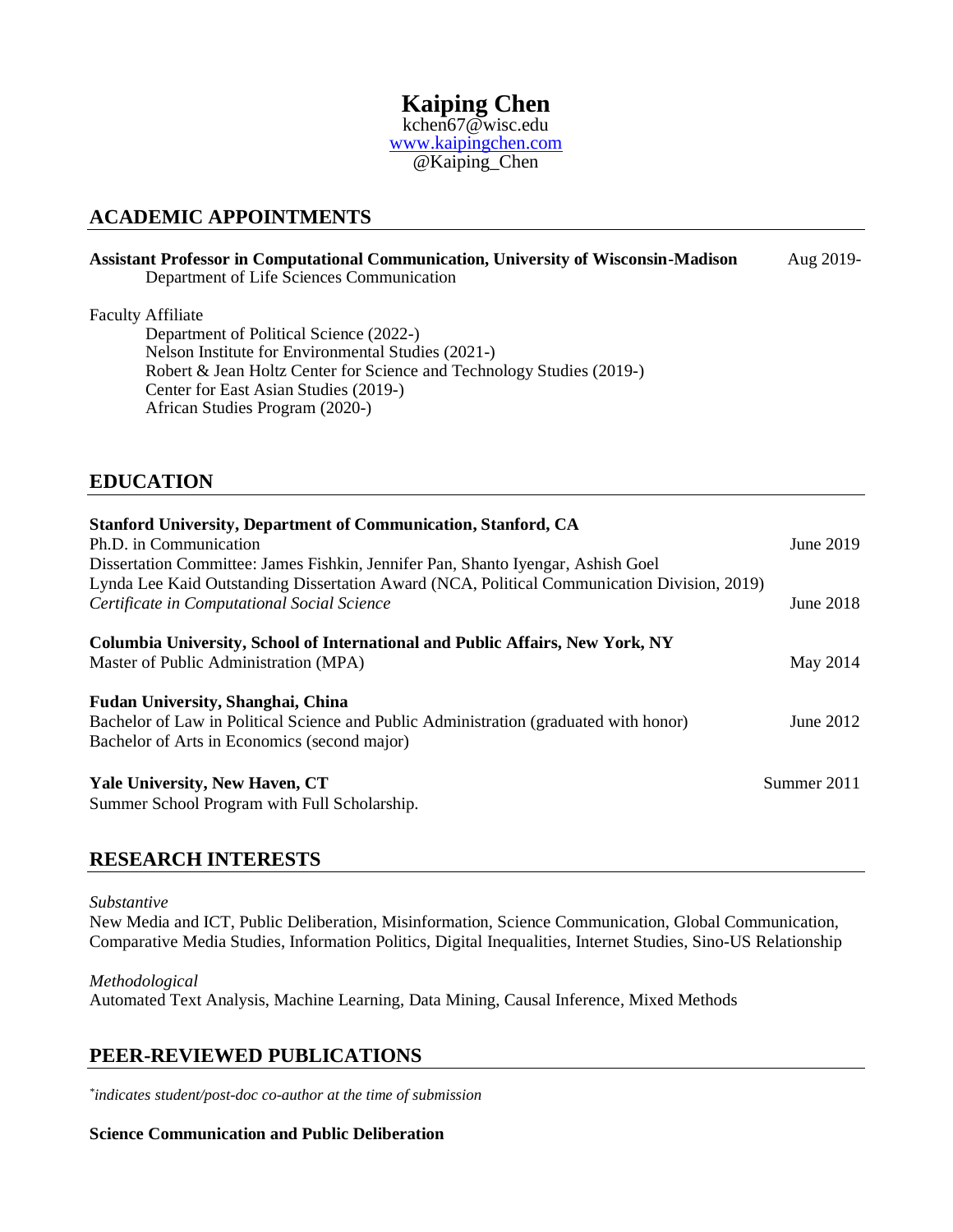[1] Kim, S*\** ., & **Chen, K**., (2022). How conspiracy and debunking videos use emotions to engage publics on YouTube (forthcoming). *New Media & Society*. **[co-first author]**

[2] **Chen, K**., Molder, A\*, Duan, Z\*., Boulianne, S., Eckart, C\*., Mallari, P\*., & Yang, D. (2022). How climate movement actors and news media frame climate change and strike: Evidence from analyzing Twitter and news media discourse from 2018-2021 (forthcoming). *The International Journal of Press/Politics*.

[3] Chen, K., Jin, Y<sup>\*</sup>., & Shao, A<sup>\*</sup>. (2022). Science Factionalism: How group identity language affects public engagement with misinformation on a popular Q&A platform in China. *Social Media + Society*, 8(1), 1-15.

[4] **Chen, K**. & Shaw, B. (2022). Public communication of soil conservation practices: A large-scale content analysis of Wisconsin's agricultural trade publications. *Journal of Soil and Water Conservation*. Online First in February 2022.

[5] Wirz, C.D<sup>\*</sup>., Cate, A<sup>\*</sup>., Brauer, M., Brossard, D., Brown, L.D., Chen, K., Ho, P<sup>\*</sup>., Luter, D.G., Madden, H., Schoenborn, S., Shaw, B., Sprinkel, C., Stanley, D., & Sumi, G. (2022). Science Communication during COVID-19: When theory meets best practices and best practices meet reality. *Journal of Science Communication*, 21(3), N01.

[6] Chen, K., June., J<sup>\*</sup>., & Zhou, Y<sup>\*</sup>. (2021). A critical appraisal of diversity in digital knowledge production: Segregated inclusion on YouTube. *New Media & Society*. Online First in August 2021.

[7] **Chen, K**., & Tomblin, D. (2021). Using data from Reddit, Public Deliberation, and Surveys to measure public opinion about autonomous vehicles. *Public Opinion Quarterly*, 85(S1), 289-322.

[8] Freiling, I*\** ., Krause, N.M*\** ., Scheufele, D.A., & **Chen, K**. (2021). The science of open communication science: Toward an evidence-driven understanding of quality criteria in communication research. *Journal of Communication* ,71(5), 855-874.

[9] **Chen, K**. (2021). How deliberative designs empower citizens' voices: A case study on Ghana's Deliberative Poll on agriculture and environment. *Public Understanding of Science*, 30(2), 179-195.

[10] Molder, A<sup>\*</sup>., Lakind, A<sup>\*</sup>., Clemmons, Z<sup>\*</sup>., & **Chen, K**. (2021). Framing the global youth climate movement: A qualitative content analysis of Greta Thunberg's moral, hopeful, and motivational framing on Instagram. *The International Journal of Press/Politics*. Online First in November 2021.

[11] Wirz, C.D<sup>\*</sup>., Shao, A<sup>\*</sup>., Bao, L<sup>\*</sup>., Monroe, H<sup>\*</sup>., Howell, E<sup>\*</sup>., & Chen, K. (2021). Media systems and attention cycles: Trends and topics in news coverage of COVID-19 in the U.S. and China. *Journalism & Mass Communication Quarterly*. Online First in November 2021.

[12] **Chen, K**. & Burgess, M.M. (2021). Narratives in public deliberation: Empowering gene-editing debate with storytelling. *The Hastings Center Report*, 51(S2), 85-91.

[13] Chen, K., Chen, A<sup>\*</sup>., Zhang, J., Meng, J., & Shen, C. (2020). Conspiracy narratives and debunking about COVID-19 origination on Chinese social media: How it started and who is to blame. *Harvard Kennedy School Misinformation Review*.

[14] **Chen, K**., Bao, L*\** ., Shao, A*\** ., Ho, P*\** ., Yang, S*\** ., Wirz, C.D*\** ., Brossard, D., Brauer, M., Brown, L.D. (2020). How public perceptions of social distancing evolved over a critical time period: Communication lessons learnt from the American State of Wisconsin. *Journal of Science Communication*, 19(5).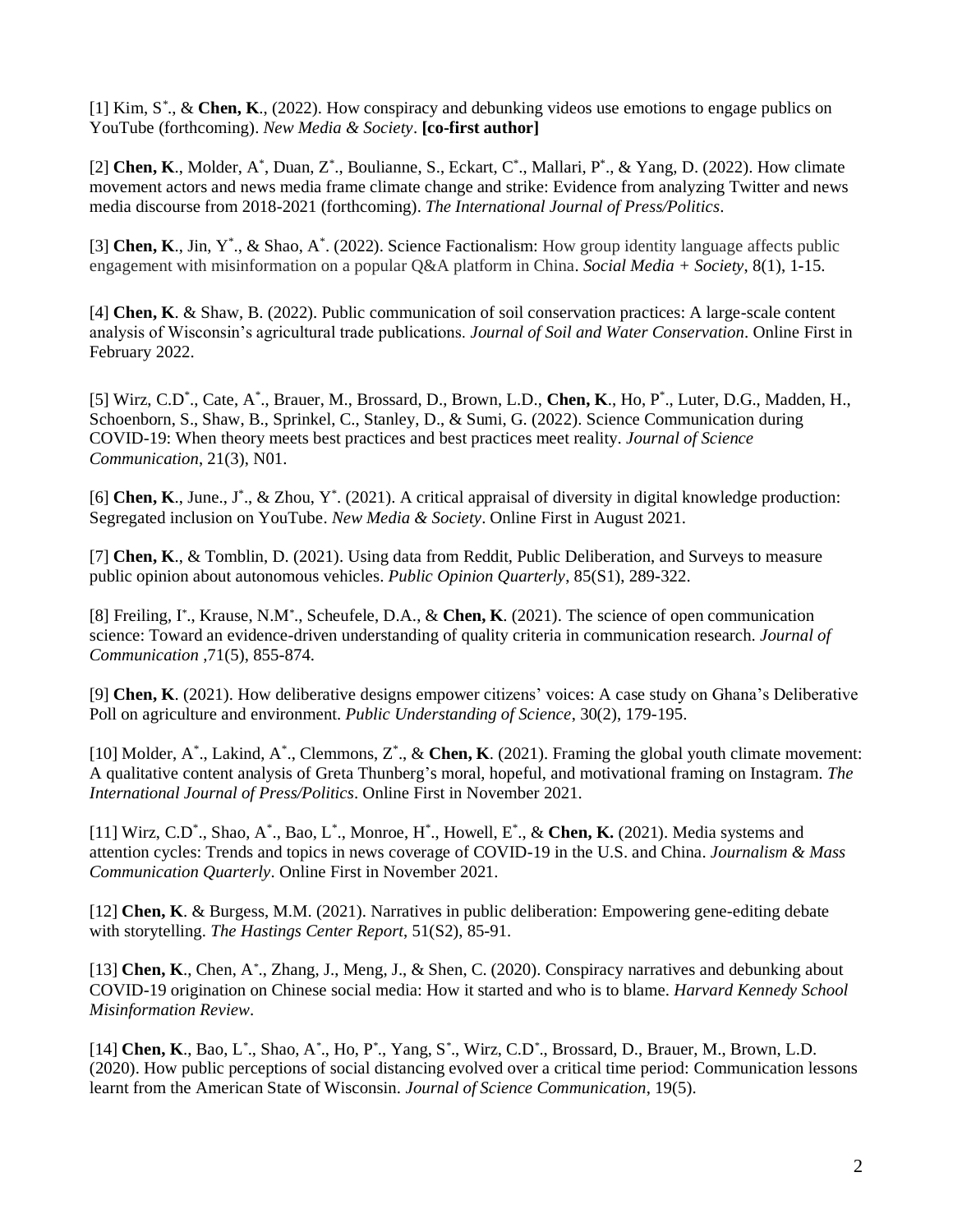[15] Lin, M., & **Chen, K**. (2020). Participation effectiveness of citizen participatory budgeting: The case of Yanjin county in China. *Chinese Public Administration Review*, 11(1), 6-24.

[16] Boulianne, S., **Chen, K**., & Kahane, D. (2020). Mobilizing mini-publics: The causal impact of deliberation on civic engagement using panel data. *Politics*, 40(4), 460-476.

### **Digital Media and Computational Communication**

[17] **Chen, K**., Kim, S*\** ., Gao, Q*\** & Raschka, S. (2022). Visual framing of science conspiracy videos: Integrating machine learning with communication theories to study the use of color and brightness. *Computational Communication Research*, 4(1), 98-134.

[18] **Chen, K**., Duan, Z*\** , & Yang, S. (2021). Twitter as research data: Tools, costs, skillsets and lessons learnt. *Politics and the Life Sciences*. Online First in August 2021.

[19] Ho, P*\** ., **Chen**, **K**., Shao, A*\** ., Bao, L*\** ., Ai, A*\** ., Tarfa, A*\** ., Brossard, D., Brown, L.D., & Brauer, K. (2021). A mixed methods study of public perception about social distancing: Integrating qualitative and computational analyses for text data. *Journal of Mixed Methods Research*, 15(3), 374-397 **[co-first author]**

[20] Hou, X<sup>\*</sup>., Gao, S., Li, Q., Kang, Y<sup>\*</sup>., Chen, N<sup>\*</sup>., **Chen, K**., Rao, J<sup>\*</sup>., Ellenberg, J., & Patz, J. (2021). Intracounty modeling of COVID-19 infection with human mobility: Assessing spatial heterogeneity with business traffic, age and race. *Proceedings of the National Academy of Sciences* (PNAS), 118(24).

[21] Hiaeshutter-Rice, D., Chinn, S., & **Chen, K**. (2021). Platform effects on alternative influencer content: Understanding how features and affordances shape misinformation online. *Frontiers in Political Science*. Online First in May 2021.

[22] Meijer, A.J., …**Chen, K**., … (2020). The COVID-19-Crisis and the information polity: An overview of responses and discussions in twenty-one countries from six continents. *Information Polity*, 25(3), 243-274.

[23] Meijer, A. J., Lips, M., & **Chen, K**. (2019). Open governance of cities: A new paradigm for understanding urban collaboration. *Frontiers in Sustainable Cities*, 1(3).

[24] **Chen, K**., & Aitamurto, T*\** . (2019). Barriers for crowd's impact in crowdsourced policymaking: Civic data overload and filter hierarchy. *International Public Management Journal*, 22(1), 99-126.

[25] Pan, J., & **Chen, K**. (2018). Concealing corruption: How Chinese officials distort upward reporting of online grievances. *American Political Science Review*, 112(3), 602-620. **[co-first author]**

[26] Aitamurto, T*\** ., & **Chen, K**. (2017). The value of crowdsourcing in public policymaking: epistemic, democratic, and economic value. *The Theory and Practice of Legislation*, 5(1), 55-72.

[27] O'Halloran, S., Maskey, S., McAllister, G., Park, D. K., & **Chen, K**. (2016). Data science and political economy: application to financial regulatory structure. *RSF: The Russell Sage Foundation Journal of the Social Sciences*, 2(7), 87-109.

[28] Aitamurto, T*\** ., **Chen, K**., Cherif, A*\** ., Galli, J. S*\** ., & Santana, L*\** . (2016). Civic CrowdAnalytics: Making sense of crowdsourced civic input with big data tools. *Proceedings of the 20th International Academic Mindtrek Conference*, 86-94.

[29] O'Halloran, S., Maskey, S., McAllister, G., Park, D. K., & **Chen, K**. (2015). Big data and the regulation of financial markets. *Proceedings of the 2015 IEEE/ACM International Conference on Advances in Social Networks Analysis and Mining*, 1118-1124.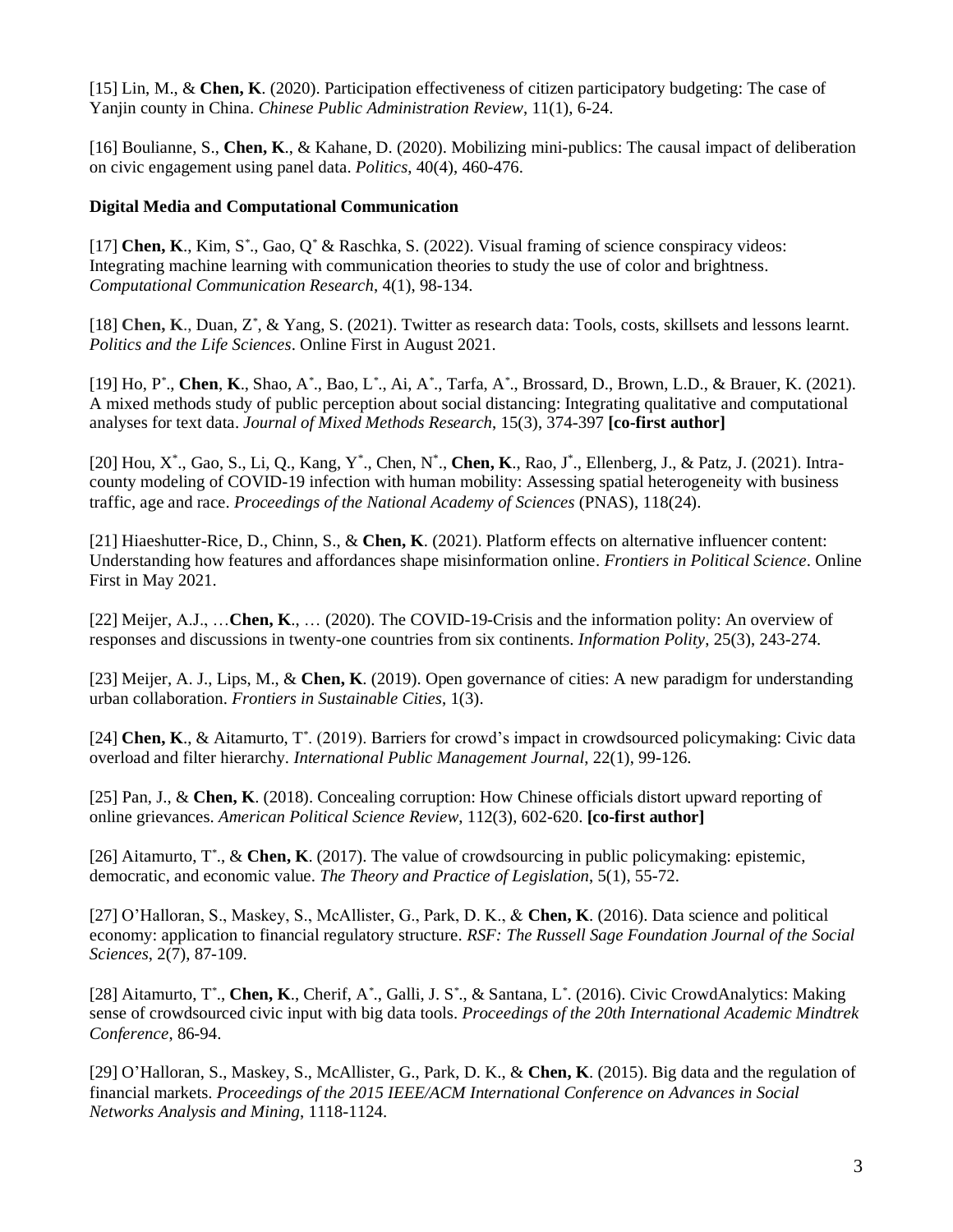### **Human-Computer Interaction**

[30] Aitamurto, T*\** ., Boin, J. B*\** ., **Chen, K**., Cherif, A*\** ., & Shridhar, S*\** . (2018). The impact of augmented reality on art engagement: Liking, impression of learning, and distraction. *International Conference on Virtual, Augmented and Mixed Reality*, 153-171. Springer, Cham.

# **MEDIA & POLICY PUBLICATIONS**

[1] **Chen, K**., Chen, A*\** ., Zhang, J., Meng, J., & Shen, C. (2020). COVID-19 misinformation on Chinese social media – lessons for countering conspiracy theories. *The Conversation.*

[2] **Chen, K**. (2019). How digital contributions from citizens can help U.S. public officials govern effectively. *Scholars Strategy Network*.

[3] Newman, T.P, Brossard, D., Scheufele, D.A., Chen, K., Qian, Y<sup>\*</sup>., Cate, A<sup>\*</sup>., & Middleton, L<sup>\*</sup>. (2021). Assessing the scholarship of public engagement with basic science. Report for The Kavli Foundation as part of Science Public Engagement Partnership. DOI: 10.17605/OSF.IO/K93CJ

# **SELECT WORKS IN PROGRESS**

*\* indicates student/post-doc co-author at the time of submission*

[1] Chen, A*\** ., **Chen, K**., Zhang, J., Meng, J., & Shen, C. (2022). When national identity meets conspiracies: The contagion of identity language on public participation and discourse of COVID-19 conspiracies on Weibo (revise and resubmit). *Journal of Computer-Mediated Communication*. **[co-first author]**

[2] **Chen, K**., & Jin, Y<sup>\*</sup>. (2023). How issue entrepreneurs shape public discourse of controversial science: Examining GMO discussion on a popular Chinese Q&A platform (minor revision). *Journal of Science Communication*.

[3] Chen, K., Lu, Y<sup>\*</sup>., & Wang, Y<sup>\*</sup>. (2022). Toward an evidence-driven understanding of digital trace data and quality assessment criteria in Chinese Communication Research (revise and resubmit). *Information, Communication & Society*.

[4] **Chen, K**., Cate, A*\** ., & Cheren, H*\** . (2022). Communicating agriculture AI technology: Lessons from empirical examination into American farmers' trust, risk perception, and the likelihood of adopting artificial intelligence in food systems (under review).

[5] Chen, K., & Sheng, Z<sup>\*</sup>. (2021). Making science intersectional through identity performance: Minoritized women as STEM content creators on social media (working paper).

[6] **Chen, K**., Shao, A<sup>\*</sup>., & Jin, Y<sup>\*</sup>. (2022). I am proud of my national identity and I am superior to you: Exploring the association between group perception and belief in science in a high-choice media environment (working paper).

[7] **Chen, K**., Newman, T., & Zhou, Y*\** . (2022). Uncovering the role of digital trace data on YouTube: A case study on climate change videos from 2015-2019 (working paper).

[8] Chang, S*\** ., & **Chen, K**. (2022). Authoritarian deliberation? Examining deliberative reasoning in Macau's Deliberative Poll (revise and resubmit). *Journal of Deliberative Democracy*.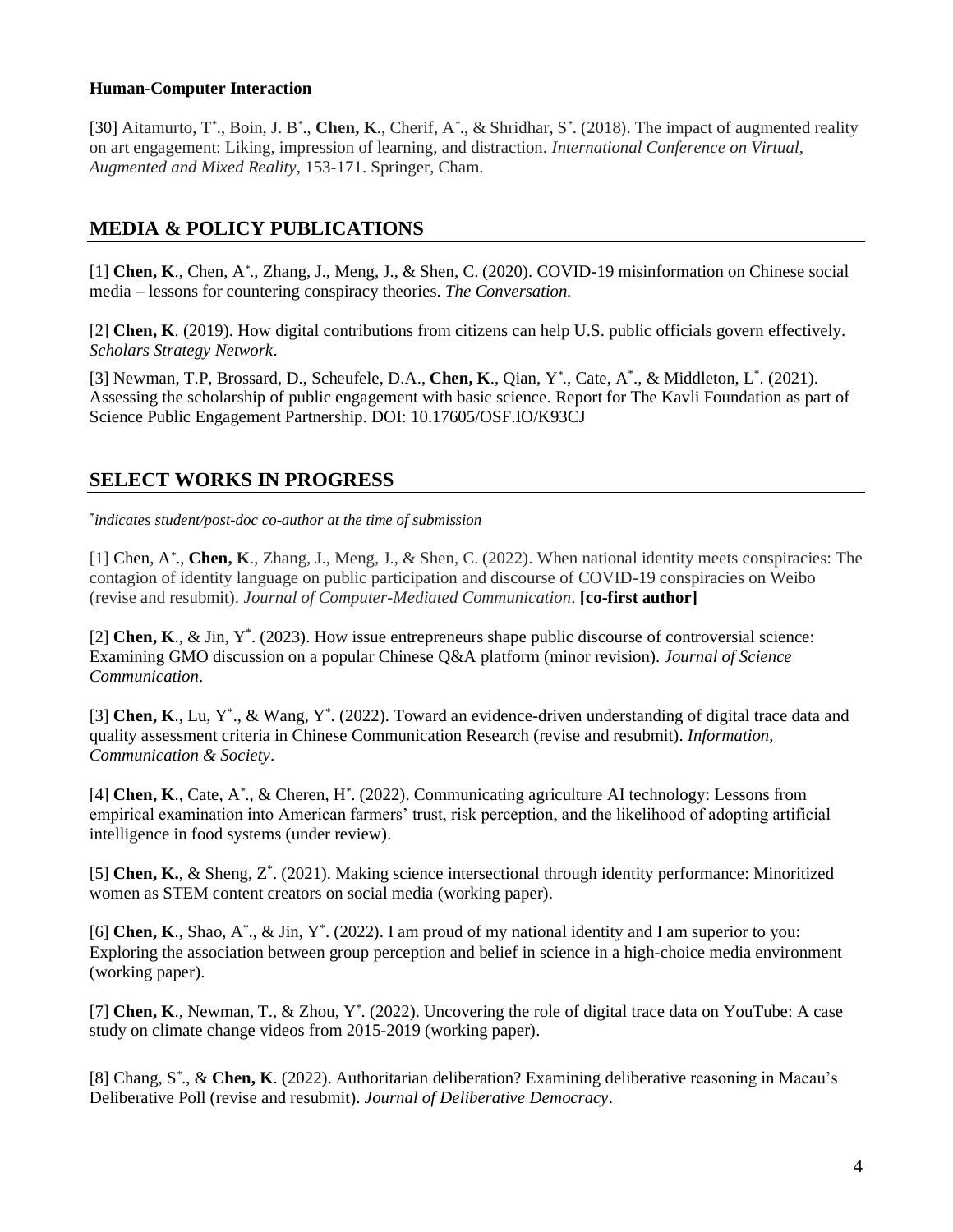[9] Molder, A\* ., & **Chen, K**. (2022). The global climate movements' discourse on Twitter: Examining blame and responsibility attribution, mobilization outcomes, and user engagement (working paper).

[10] Chen, K., Wirz, C.D<sup>\*</sup>., & Gao, S., (2022). Ideological and rural-urban divide on American's public perception of digital contact tracing and data privacy during COVID-19 pandemic (working paper).

[11] **Chen, K**., Jee, H*\** ., & Pan, J. (2022). Authoritarian responsiveness and competition over the spoils of patronage (working paper).

[12] Chen,  $A^*$ ., Lu, Y<sup>\*</sup>., Chen, K., & Ng,  $A^*$ . (2022). Pandemic nationalism: How exposure to government social media affects people's belief in COVID-19 conspiracy theories in China (revised and resubmitted). *The International Journal of Press/Politics*.

[13] Kim, S<sup>\*</sup>., Villanueva, I<sup>\*</sup>., & Chen, K. (2022). Beyond affective polarization: How emotional and identity cues are used in anti-vaccination conspiracies on TikTok (extended abstract accepted). *Political Communication*.

[14] Chinn, S., **Chen, K.**, Hiaeshutter-Rice, D. (2022). How digital science influencers polarize supportive and skeptical communities around politicized science: A cross-platform and over-time comparison (extended abstract accepted). *Political Communication*.

# **GRANTS**

### **External**

National Science Foundation Rapid Award #2027375 (Co-PI) 2020-2021 *(Project title: Geospatial modeling of COVID-19 spread and risk communication by integrating human mobility and social media big data)* National Science Foundation FW-HTF-P #2128865 (PI for UW-Madison) 2021-2022 *(Project title: Collaborative Research: Supporting future crisis line work through the inclusive design of worker-facing tools that empower self-management of wellbeing and performance)* National Science Foundation Rapid Award #2022216 (PI for UW-Madison) 2021-2022 *(Project title: Media exposure, objective knowledge, risk perceptions, and risk management preferences of Americans regarding the novel coronavirus outbreak)* American Family Insurance Data Science Institute (PI) 2021-2022 *(Project title: Reducing bias in human-AI conversation)* Economic Research Institute for ASEAN and East Asia (Lead Researcher) 2021 *(Project title: Enhancing food supply chain resilience and food security in ASEAN with utilizing of digital technologies)* **Internal** Hatch Grant from USDA National Institute of Food and Agriculture (PI) 2022-2023 *(Project title: Digital inequality and public perception of agriculture technologies: How broadband access matters for Wisconsin farmers' knowledge, trust, and adoption of AI in the Agriculture sector)*

Fall Research Competition (PI) 2022-2023 *(Project topic: Identity politics and civic dialogues about controversial science through large-scale content analysis and experiment)*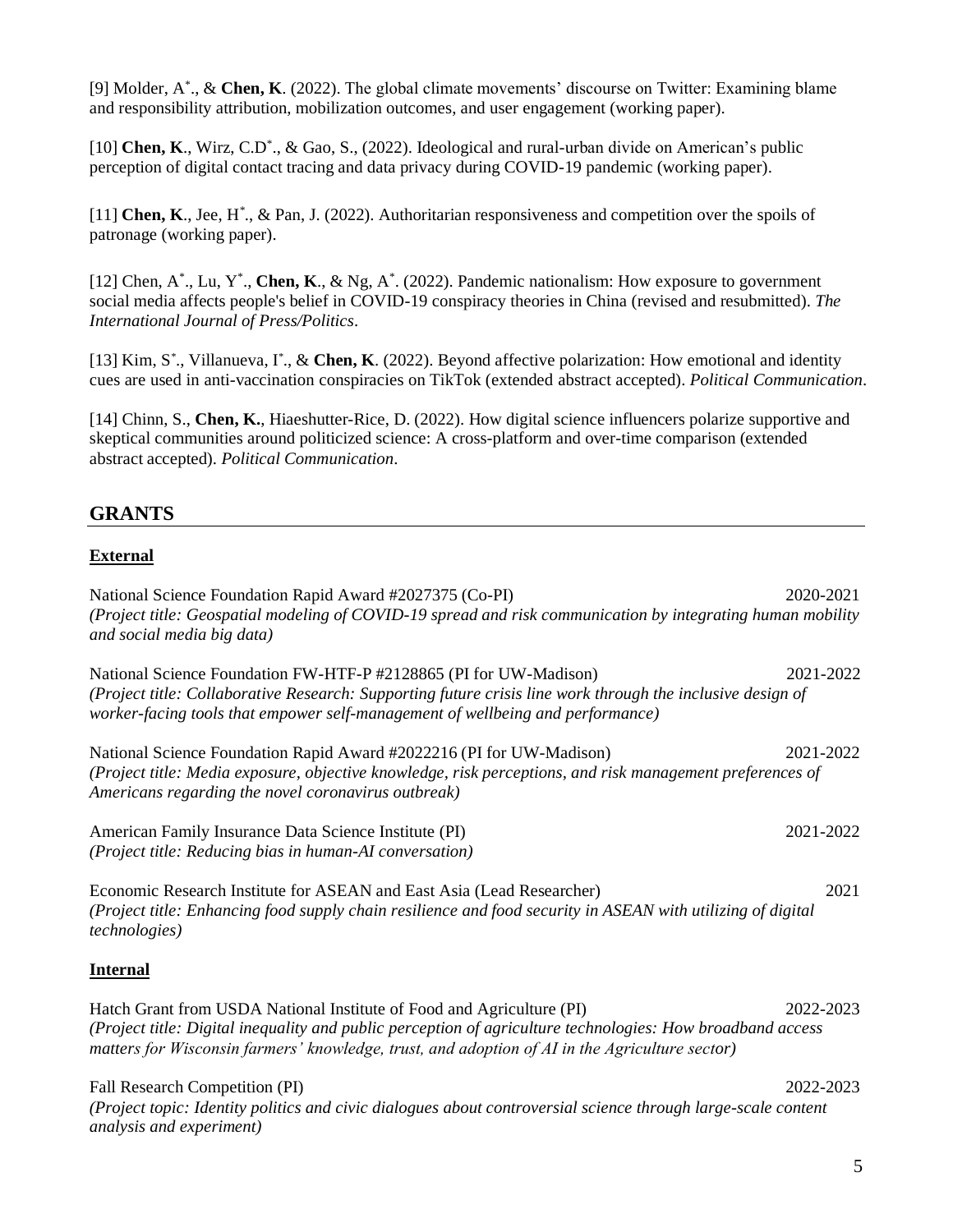| Wisconsin Hilldale Undergraduate/Faculty Research Fellowship             | 2021-2022 |
|--------------------------------------------------------------------------|-----------|
| UW-Madison Holtz Center STS Studies: Undergraduate Summer Research Grant | 2020      |
| UW-Madison Holtz Center STS Studies: Travel Grant                        | 2020-     |

# **AWARDS & HONORS**

| Madison Teaching and Learning Excellence (MTLE) Fellow, UW-Madison                                    | 2019-2020 |
|-------------------------------------------------------------------------------------------------------|-----------|
| <b>Stanford Digital Humanities Fellow</b>                                                             | 2017-2018 |
| Stanford Graduate Fellowship (awarded to top PhD candidate during recruitment)                        | 2014-2019 |
| Hewlett Packard Enterprise "The Living Progress Challenge" Winner for Top Five Ideas in Public Sector | -2016     |
| Columbia University Merit-based Scholarship                                                           | 2013      |
| China National Scholarship (awarded to top 0.2% of college students in China)                         | 2011      |
| Yale University Summer School Program Full Scholarship                                                | 2011      |

# **ACADEMIC LEADERSHIP**

**Elected Officer** as the International Liaison of **Computational Methods Division** at the **International Communication Association**, 2022 – 2024.

**Editorial Board Member** at *Social Science Computer Review* (2021-), *International Public Management Journal* (2018-)

**Co-Chaired** Panel "Video-As-Data in Computational Communication", Annual Conference of *International Communication Association*, Division on Computational Methods, Paris, 2022.

• Proposed and organized this panel with Yingdan Lu from Stanford University

**Co-Chaired** Panel "Advances in Political Methodology", Annual Conference of *Mid-west Political Science Association,* Chicago 2019.

**Co-Chaired** Panel "Government Responsiveness in Autocracy", Annual Conference of *American Political Science Association*, Boston 2018.

• Proposed and organized this panel with Haemin Jee and Jennifer Pan from Stanford University

**Co-Chaired** Panel "Open Governance", Annual Conference of *the International Research Society for Public Management*, Hong Kong, China 2016.

- Proposed this panel with Stephen Osborne from the University of Edinburgh
- Selected and evaluated submitted papers
- •Hosted the panel for an audience of around 100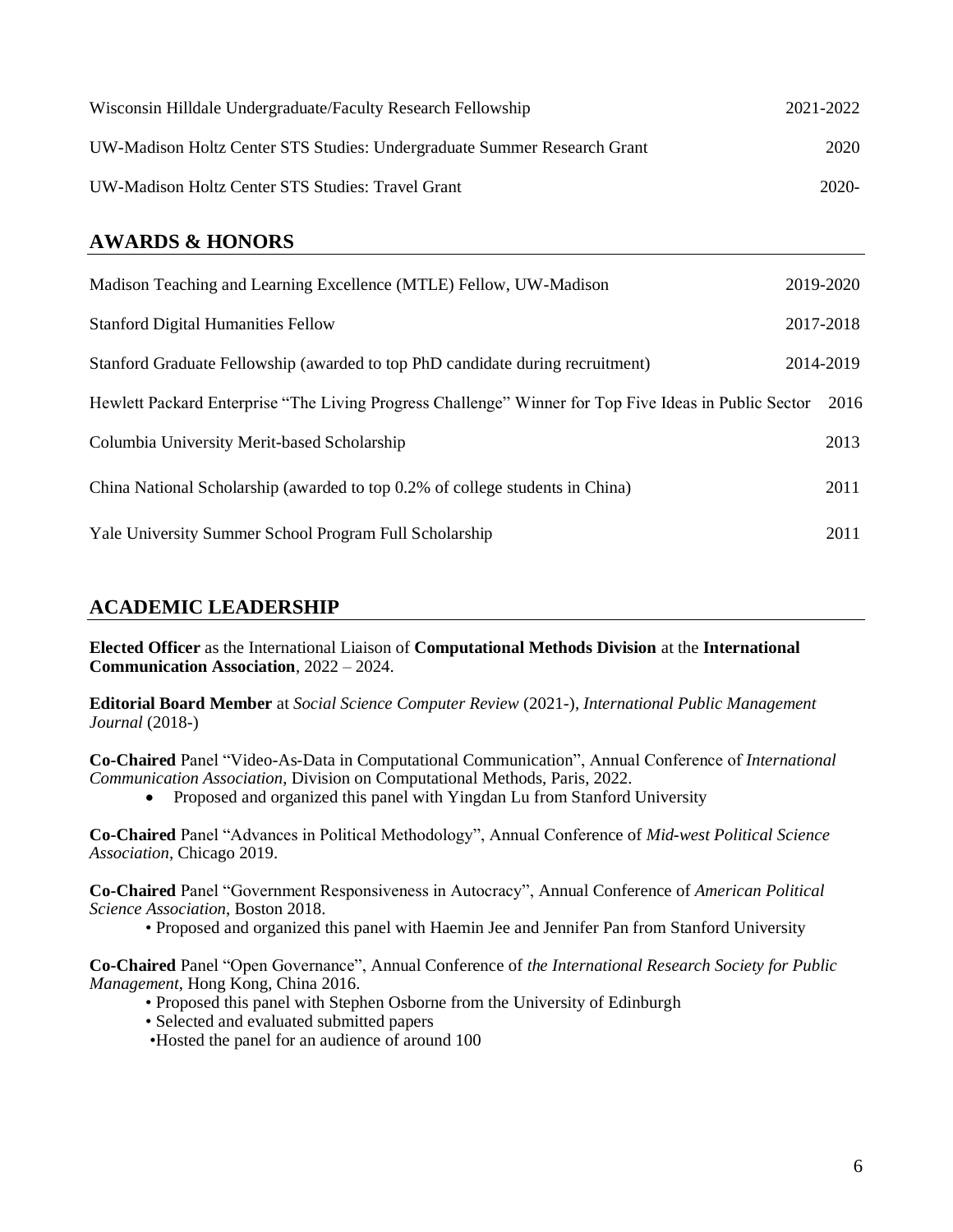**Chaired** Panel "Fact Checking the Fact Checkers", Annual Conference of *the American Political Science Association*, San Francisco 2015.

**•** Led a panel discussion for an audience of around 60

**Reviewer** for *New Media & Society*, *Communication Methods and Measures*, *Social Media + Society*, *Journal of Science Communication, Journalism*, *Communication and the Public*, *Harvard Kennedy School Misinformation Review*, *Journal of Quantitative Description: Digital Media*, *Social Science Computer Review*, *American Political Science Review*, *Journal of Politics*, *British Journal of Political Science*, *World Politics*, *International Public Management Journal*, *Comparative Economic Studies*, *Empirical Methods in Natural Language Processing (EMNLP)*, *CHI Conference on Human Factors in Computing Systems*, *IEEE DSSA Computational Social Science and Complex System*, *Nature Scientific Reports*, *National Science Foundation*

# **INVITED TALKS**

### **2022**

Arizona State University (Washington, D.C. Campus), Consortium for Science, Policy & Outcomes, New Tools for Science Policy (Oct) City University of Hong Kong, Digital Society Research Cluster (June) The National Academies of Sciences, Engineering, and Medicine: Science Communication Colloquium (June) The Summer Institute in Computational Social Science | North Dakota State University (June) University of Texas at Austin, School of Journalism and Media, Computational Media and Data Science (May)

UCSF, Biochemistry 210: Science Communication (April)

UCSD, 21st Century China Center (Feb)

### **2021**

George Washington University, Department of Engineering Management and Systems Engineering (Nov) University of Canberra, Centre for Deliberative Democracy and Global Governance (Sept) London School of Economics and Political Science, Department of Media and Communications (May) UCSD, Empirical Studies of Conflict, Symposium on the Political Economy of Misinformation (April) UW-Madison, Department of Political Science, Models and Data Workshop (March) North Carolina State University, Genetic Engineering and Society Center Colloquium (Feb) UW-Madison, African Studies Program (Feb)

### **2020**

Princeton University, The China Workshop (Dec) Stanford University, Ethnography Lab (Oct) UW-Madison, Holtz Center for Science and Technology Studies (Oct) UW-Madison, Communication Science Colloquium (Sept) Hastings Center, Public Deliberation on Gene-Editing in the Wild (June) UW-Madison, LSC700 Colloquium (March)

### **2019**

The Hastings Center, Public Deliberation on Gene-Editing in the Wild (June) University of Vienna, Department of East Asian Studies (Oct)

# **CONFERENCE PRESENTATIONS**

Ubiquitous Coverage, Differentiated Effects: Intermedia Agenda Setting and its Effects in Communicating Protective Behaviors to American Adults during the COVID-19 Pandemic, *AEJMC: ComSHER*, Detroit, 2022.

The Reproductive Dynamics of Moral Appeals on Social Media: Evidence from A Large-Scale Analysis on COVID-19 Public Discourse on Twitter, *IC<sup>2</sup>S 2* , Chicago, 2022.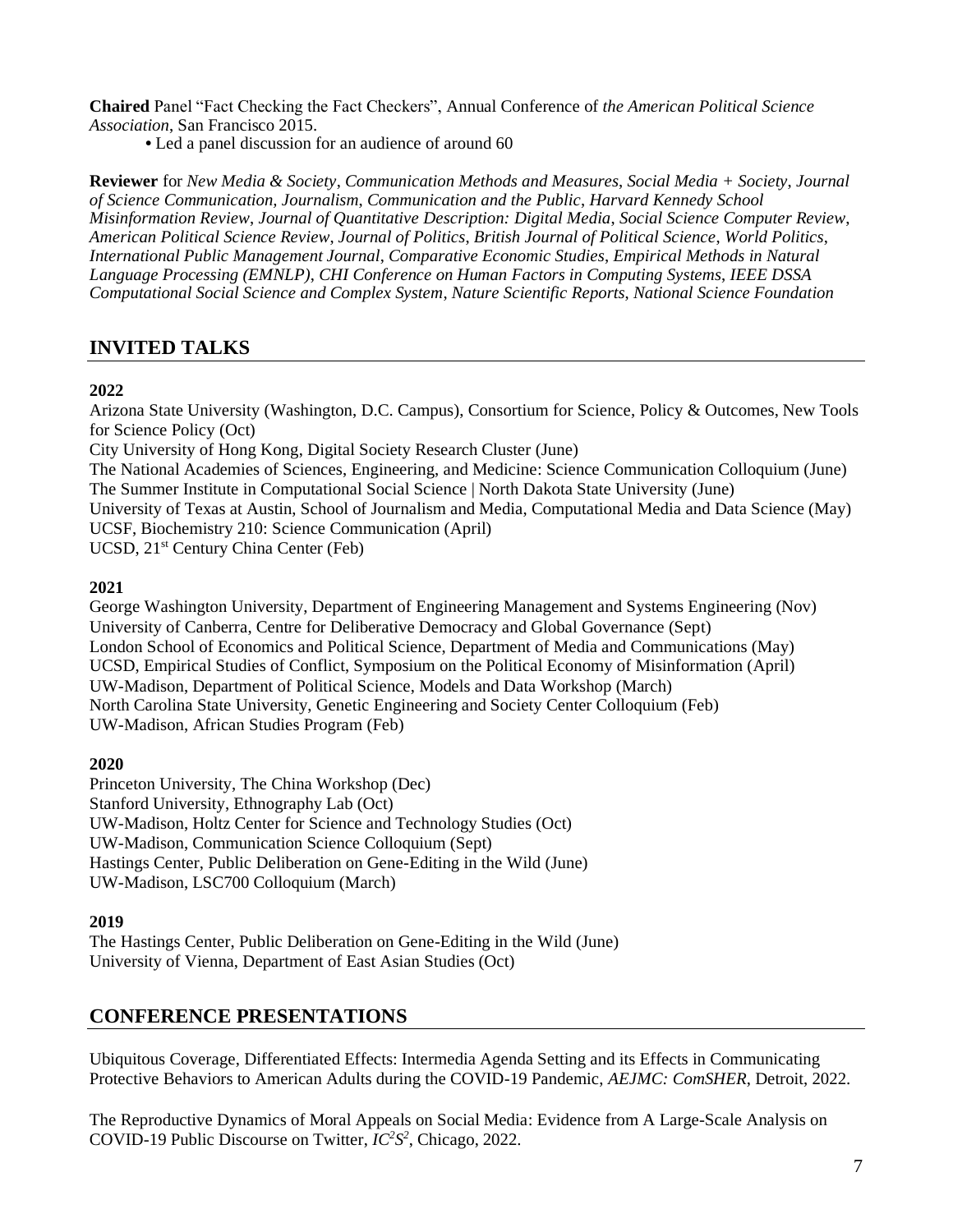Thanks to My Country's Love: Examining Nationalist Narratives in COVID vaccine-related Videos on Douyin Through Large-Scale Visual and Textual Analysis, *Annual Conference of the International Communication Association*, Paris, 2022.

Differentiating Discrete Moral Appeals in Predicting Online Communicative Actions: Analyzing a Twi-Week Firehose Archival of COVID-19 Tweets, *Annual Conference of the International Communication Association*, Paris, 2022.

Making Science Intersectional Through Identity Performance: Linking Social Media Content, User Metrics Data and Interviews to Study Minoritized Women as STEM Content Creators on Social Media, *Annual Conference of the International Communication Association*, Paris, 2022.

Examining Multi-modal Emotional Cues to Study COVID-19 Vaccination Videos on TikTok, *Annual Conference of the International Communication Association*, Paris, 2022.

A Multi-Country Study of the Impact of COVID-19 News Coverage on Public's Risk Perceptions, *Annual Conference of the International Communication Association*, Paris, 2022.

The Global Climate Movements' Discourse on Twitter: Examining Responsibility Attribution, Mobilization Outcomes, and User Engagement, *Annual Conference of the International Communication Association*, Paris, 2022.

When National Identity Meets Conspiracies: The Reinforcement Loop of Identity Language on Public Participation and Discourse of COVID-19 Conspiracies on Weibo, *Annual Conference of the International Communication Association*, Paris, 2022.

How Youth Activists and News Media Frame Climate Change and Strike: Evidence from Analyzing Twitter and Newspaper Discourse from 2018-2021, *Annual Conference of the International Communication Association*, Paris, 2022.

Pandemic Nationalism: Use of Government Social Media for Political Information and Belief in COVID-19 Conspiracy Theories in China, *Annual Conference of the International Communication Association*, Paris, 2022.

Examining Multi-modal Emotional Cues to Study COVID-19 Vaccination Videos on TikTok, *Annual Conference of the Midwest Political Science Association*, Chicago, 2022.

A Critical Appraisal of Diversity in Digital Knowledge Production: Segregated Inclusion on YouTube, *Inclusive SciComm Symposium*, Virtual 2021.

Conspiracy vs Debunking: The Role of Emotion on Public Engagement with YouTube, *Multidisciplinary International Symposium on Disinformation in Open Online Media (MISDOOM)*, Virtual 2021.

How Group Identity Polarizes Public Deliberation on Controversial Science: Examining public discourse on GMO misinformation and counter-narratives from a popular Q&A platform in China, *Multidisciplinary International Symposium on Disinformation in Open Online Media (MISDOOM)*, Virtual 2021.

Pandemic Nationalism: How Exposure to Government Social Media Affects People's Belief in COVID-19 Conspiracy Theories in China, *Seventh International Journal of Press/Politics Conference*, Virtual 2021.

How Group Identity Polarizes Public Deliberation on Controversial Science: Examining public discourse on GMO misinformation and counter-narratives from a popular Q&A platform in China, *Fourth Annual Politics and Computational Social Science (PaCSS) Conference*, Virtual 2021.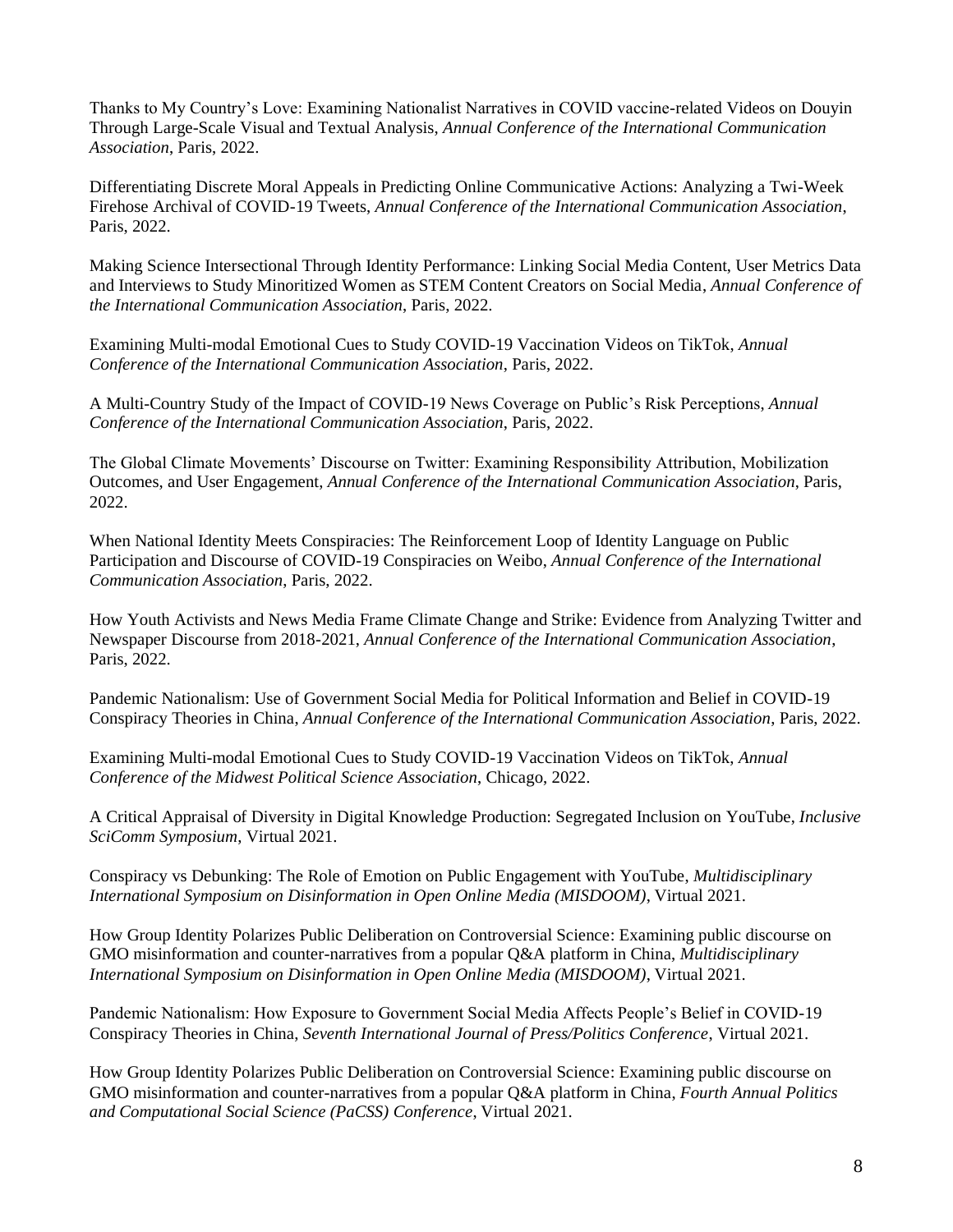I am Better Than You: How Nationalism Strengthens Misperceptions, *Annual Conference of the National Communication Association*, Virtual 2021.

Science of Open (Communication) Science: Toward an Evidence-Driven Understanding of Quality Criteria in Communication Research. *AEJMC: Communication Theory and Methodology Division*, Virtual 2021.

How Group Identity Polarizes Public Deliberation on Controversial Science, *AEJMC: Communicating Science, Health, Environment, and Risk Division*, Virtual 2021.

Conspiracy vs Debunking: The Role of Emotion on Public Engagement with YouTube, *AEJMC: Communicating Science, Health, Environment, and Risk Division*, Virtual 2021.

Science of Open (Communication) Science: Toward an Evidence-driven Understanding of Quality Criteria in Communication Research, *AEJMC: Communication Theory and Methodology Division*, Virtual 2021.

Public Engagement with Basic Science in STEM Journals, *Science Public Engagement Partnership (SciPEP)*, Virtual 2021.

I am Better Than You: How Nationalism Strengthens Misperceptions, *Annual Conference of the International Communication Association*, Virtual 2021.

Evaluating Biases and Sample Representativeness of Twitter Data, *Annual Conference of the International Communication Association*, Virtual 2021.

Recreate Science! How Female Science Communicators Transcend Traditional STEM Communication on Social Media, *Annual Conference of the International Communication Association*, Virtual 2021.

The Issue Evolution of Global Climate Strike Discourse on Twitter: How Legacy Media and Youth Activists Co-Create Climate Conversations with Netizens, *Annual Conference of the International Communication Association*, Preconference on Visions of Change: Communication for Social and Environmental Justice, Virtual 2021.

The Issue Evolution of Global Climate Strike Discourse on Twitter: How Legacy Media and Youth Activists Co-Create Climate Conversations with Netizens, *Communication Power of Global Citizens and Politicians*, Paris, Virtual 2021.

How Public Perceptions of Social Distancing Evolved Over a Critical Time Period: Communication Lessons Learnt from the American State of Wisconsin, *World Conference on Science Literacy*, Beijing, Virtual 2020.

Public Deliberation in an Unlikely Place: Deliberative Reasoning in Ghana' s Deliberative Poll on Food and Environment, *Annual Conference of the Public Communication of Science and Technology*, Scotland, Virtual 2021 (declined).

Propaganda and Civic Engagement on Viral Science Videos from YouTube, *Annual Conference of the Public Communication of Science and Technology*, Scotland, Virtual 2021 (declined).

How Social Media Complement Surveys for Understanding Public Opinions on AI, AEJMC, Panel on *Making Sense of Technology Buzz Words: Automation, Robotics, AI,* Virtual 2020 (**invited talk**).

How Elite Discourse on GMO Influences Public Discourse: Examining Public Discussion on GMO from the Zhihu Platform in China, *Annual Conference of the International Communication Association*, Preconference on Social Media, Algorithms, News, and Public Engagements in the Asia-Pacific and Beyond, Virtual 2020.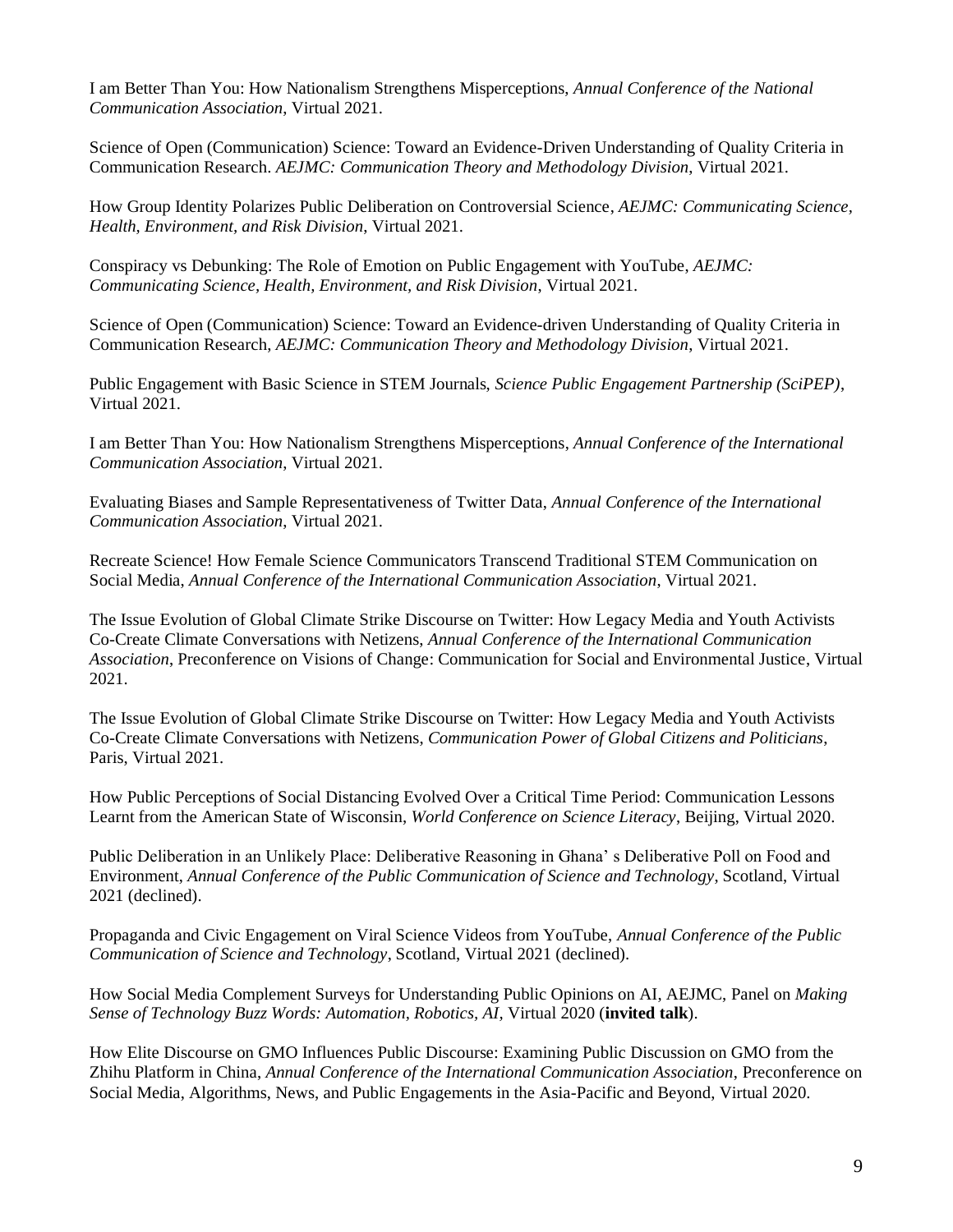Can the Mass Public Deliberate in Semi-Authoritarian Setting? Examining Deliberative Reasoning in Macau's Deliberative Poll, *Annual Conference of the International Communication Association*, Washington D.C. 2019.

Can the Mass Public Deliberate in Semi-Authoritarian Setting? Examining Deliberative Reasoning in Macau's Deliberative Poll, *Annual Conference of the Mid-west Political Science Association*, Chicago 2019.

Can the Mass Public Deliberate in Semi-Authoritarian Setting? Examining Deliberative Reasoning in Macau's Deliberative Poll, *APSA Preconference on Politics and Computational Social Science*, Boston 2018.

Patronage and Government Responsiveness in China, *Annual Conference of the American Political Science Association*, Boston 2018.

Mobilizing Mini Publics: The Impact of Deliberation on Civic Engagement, *Annual Conference of the American Political Science Association*, Boston 2018.

Do Elected Officials Listen to Constituents on Social Media?, *Annual Conference of the American Political Science Association*, Boston 2018.

Concealing Corruption: How Chinese Officials Distort Upward Reporting of Online Grievances, *Western Political Science Association Annual Conference*, San Francisco 2018 **(invited presentation).**

Who Can Deliberate: Comparing Deliberate Polls in California and Ghana, *Annual Conference of the American Political Science Association*, San Francisco 2017.

Examining the Impact of Civic Participation on Crowdsourced Policymaking with Natural Language Processing, *Annual Conference of the International Communication Association*, San Diego 2017.

Exploring the Optimized Network Structure for Discourse Quality - Evidence from Analyzing Reddit Politics, *Annual Conference of the International Communication Association*, San Diego 2017.

Who Can Deliberate: Reasoning in Deliberate Polls in California and Ghana, *International Communication Association Political Communication PhD Student Preconference*, San Diego 2017.

Examining the Impact of Civic Participation on Crowdsourced Policymaking with Natural Language Processing, *Annual Conference of the American Society for Public Administration*, Atlanta 2017.

Analyzing the Impact of Citizen Voice in Crowdsourced Policymaking with NLP, at Natural Language Processing-Computational Social Science, *Annual Conference on Empirical Methods in Natural Language Processing,* Austin 2016.

The Power of Citizens' Voices in Democracy: examining the impact of civic input on crowdsourced policymaking, *Annual Conference of the International Research Society for Public Management*, Hong Kong, China 2016.

Examining the Triple Challenges in Crowdsourced Policymaking: Inclusion, Representation, and Synthesis, *World Congress of Political Science, IPSA and AISP*, Poland 2016.

Civic CrowdAnalytics: Making Sense of Crowdsourced Civic Input with Big Data Tools, *Academic MindTrek,*  Tampere, Finland 2016 **(Best Paper Award)**.

The Application of Habermas to Authoritarian Decision Making, *Social Innovation Research Conference*, Shanghai 2015.

Integrating Reasoning and Democracy: Theory of Communicative Governance and Lessons from the Yanjin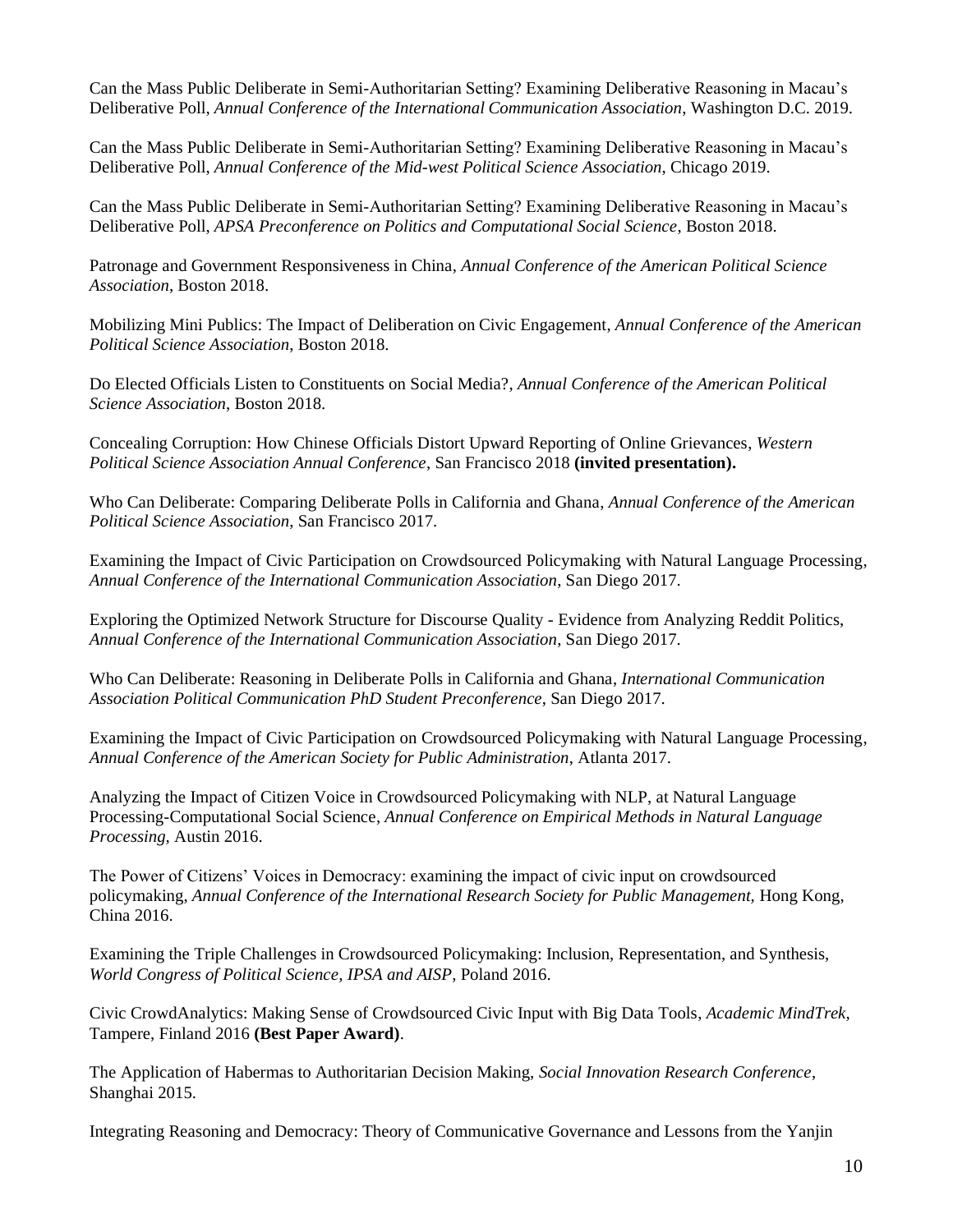Reform, *Annual Conference of the American Political Science Association*, San Francisco 2015 **(Nominated for Timothy Cook Best Graduate Student Paper Award)**.

### **TEACHING & MENTORING**

#### **Courses**

Introduction to Communication Theory and Research (graduate-level course)

Social Media Analytics (newly designed course, open to undergraduate and graduate students)

Research Methods in Communication Industry (core course for the major)

Data Analysis in Communication Research (open to graduate student and senior undergraduates)

#### **Graduate Advisee**

Amanda Molder (PhD candidate, Life Sciences Communication) 2022 - present Callyn Bloch (Master's, Life Sciences Communication) 2020 - 2022 Helen Tosteson (Master's, Life Sciences Communication) 2020 - 2022

#### **Current Graduate Research Assistants**

Ashley Cate (Life Sciences Communication, PhD student) Anqi Shao (Life Sciences Communication, PhD student)

#### **Current Undergraduate Research Assistants**

Ayush Kumar (Computer Science) 2020 - present Hannah Cheren (Life Sciences Communication and Data Science) 2020 - present

### **Past Undergraduate Research Assistants Who Worked for More Than 6 Months (First Placement)**

Siyu Liang (UCLA, PhD in Political Science) Runxin Gao (University of Chicago, Master's in Data Science) Qiantong Gao (Stanford University, Master's in Statistics) Yanxi Zhou (Carnegie Mellon, Master of Statistical Practice) Zhe Huang (Carnegie Mellon, Master of Science in Robotics)

#### **Serving on Dissertation Committee**

Shiyu Yang (Life Sciences Communication, UW-Madison) Yiming Wang (School of Journalism and Mass Communication, UW-Madison)

### **SERVICES**

| Member of the Award Committee at LSC                                                          | $2020 -$      |
|-----------------------------------------------------------------------------------------------|---------------|
| Member of the Lynda Lee Kaid Dissertation Award Committee, National Communication Association | 2020          |
| Liaison of the Institute for Research in the Social Science, Stanford University              | $2015 - 2019$ |
| Fund Raiser for Columbia Giving Day for the School of International and Public Affairs.       | 2017          |